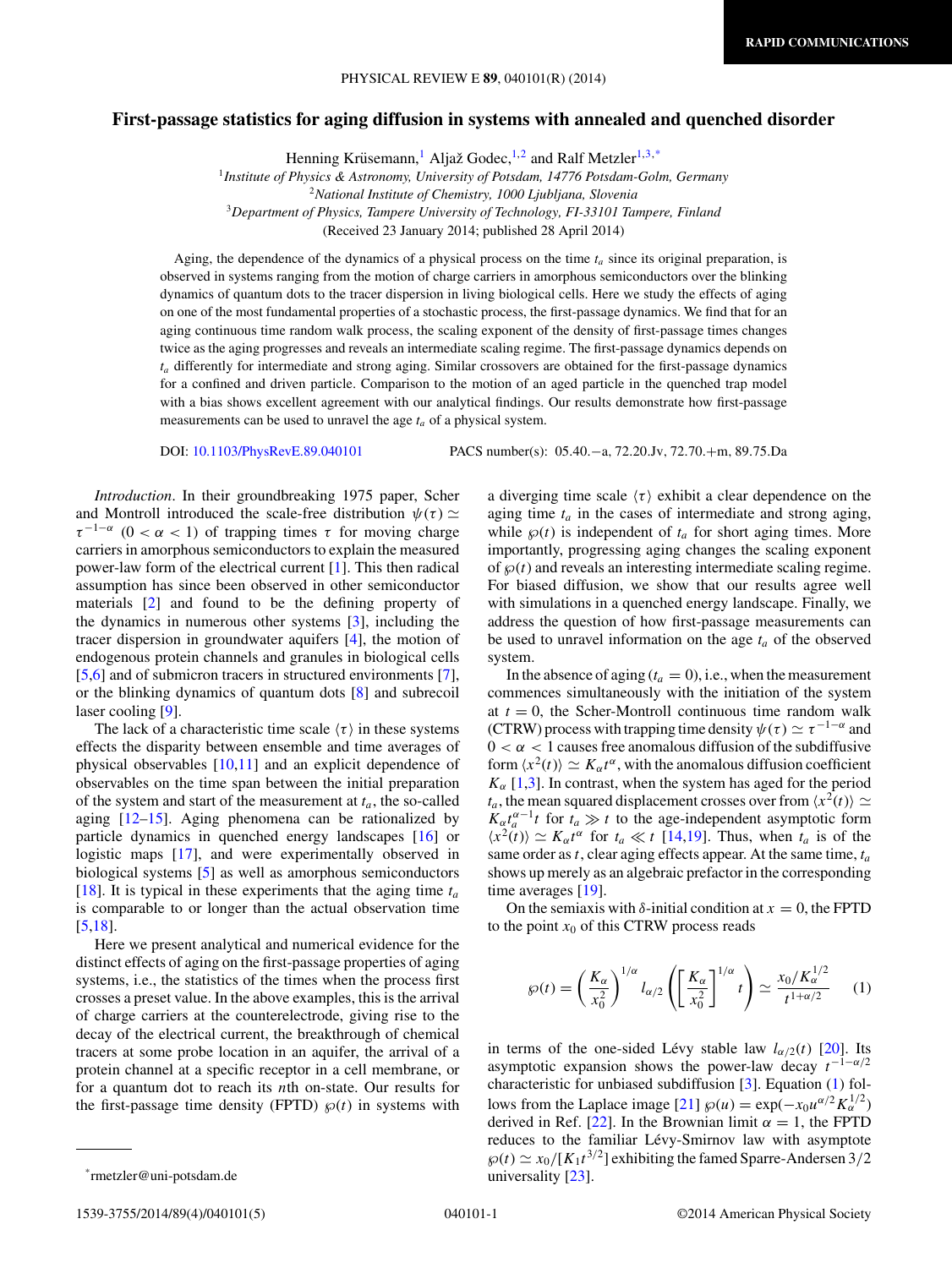To extend this result for an aged system  $(t_a > 0)$ , we use the propagator described by the aging CTRW [\[14,19\]](#page-4-0),

$$
P_a(k,s,u) = P_0(s,u) + h(s,u)[u + K_\alpha u^{1-\alpha}k^2]^{-1}, \quad (2)
$$

in Fourier-double Laplace representation  $P_a(x,t_a,t) \rightarrow$  $P(k,s,u)$  [\[24\]](#page-4-0). Its second term contains the Fourier-Laplace image  $P(k, u) = 1/(u + K_{\alpha}u^{1-\alpha}k^2)$  of the nonaged CTRW  $[3]$ . The additional component in Eq.  $(2)$  is the density  $h(t_a,t)$  for the so-called forward waiting (or recurrence) time *t* for the occurrence of the first step in the random walk process, after the system aged for *ta* originally derived by Godrèche and Luck  $[13]$  $[13]$ . Due to the lack of a characteristic scale of  $\psi$ , increasingly longer trapping times occur while the system evolves. Typically, after the aging period, the system is arrested in such a long trapping state. This changes the statistics of the first step to occur, as quantified by the distribution *h*. The double Laplace transform of *h* is  $h(s, u) =$  $[\psi(s) - \psi(u)]/{(u - s)[1 - \psi(s)]}$  [\[13,14,19\]](#page-4-0), from which the asymptotic behavior  $h(t_a,t) \simeq 1/(t_a^{1-\alpha}t^{\alpha})$  in the aging regime  $t_a \gg t$  shows that in the aged system the statistics for the forward waiting time *t* is much longer tailed than in  $\psi(t)$  for the nonaged process. Finally, in Eq. (2),  $P_0(s, u)$  =  $[1 - sh(s, u)]/(su)$  is the Laplace transform of the probability  $P_0(t_a,t)$  that no step occurs up to time *t*. The splitting into a discrete part for completely immobile particles and a continuous portion weighted by the density *h* is typical for aging CTRW processes [\[19\]](#page-4-0).

We consider the scenario that the walker moves in space and, after an aging period *ta*, an absorbing site is introduced, placed at a distance  $x_0$  from the walker independently of its initial position. This is the relevant scenario when the travel distance per time of aged fluorescent particles is measured or for charge carriers when the electrical field is switched on after the aging period. The case of initially fixed  $x_0$  is studied elsewhere [\[25\]](#page-4-0).

Using the standard method of images  $[23,26]$  and the subordination trick  $[3,27]$  $[3,27]$ , we find the general closed form

$$
\wp_a(t_a, t) = \left(\frac{K_{\alpha}}{x_0^2}\right)^{1/\alpha} h(t_a, t) \otimes l_{\alpha/2} \left[\left(\frac{K_{\alpha}}{x_0^2}\right)^{1/\alpha} t\right] \qquad (3)
$$

for the FPTD, where ⊗ denotes a Laplace convolution. This form is very useful for numerical evaluation. The exact expression for  $\mathcal{P}_a(t_a,t)$  involves a double-infinite power series [\[25\]](#page-4-0). In the long-time limit ( $t \to \infty$ ), we find the three scaling regimes,

$$
\wp_a(t_a, t) \simeq \begin{cases} t_a^{\alpha - 1} t^{-\alpha}, & t_a \gg t \\ t_a^{\alpha} t^{-1 - \alpha}, & t_a \ll t \ll t^* \\ x_0 K_{\alpha}^{-1/2} t^{-1 - \alpha/2}, & t^* \ll t, \end{cases}
$$
 (4)

depending on the severity of the aging, where the time scale  $t^* = t_a^2 \{\sqrt{K_\alpha} \Gamma(-\alpha/2)/[\dot{x}_0 \Gamma(\alpha) \Gamma(1+\alpha)]\}$  contains the initial condition  $x_0$  and  $K_\alpha$ . Thus, when aging is weak, the asymptotic behavior of the nonaged process from Eq. [\(1\)](#page-0-0) is preserved. Remarkably, once the aging becomes more pronounced, the *competition* between the magnitudes of the measurement time  $t$  and the aging time  $t_a$  effects a change of the scaling exponent of t from  $1 + \alpha/2$  to  $1 + \alpha$  at intermediate

# <span id="page-1-0"></span>KRÜSEMANN, GODEC, AND METZLER PHYSICAL REVIEW E 89, 040101(R) (2014)



FIG. 1. (Color online) Semi-infinite domain. Left: CTRW simulation (blue) and analytical result (red) for  $\alpha = 0.75$ ,  $t_a = 100$ ,  $x_0 = 1$ , and  $K_\alpha = 0.5$ . Right: Different scaling regimes in the long-time limit for  $t_a = 0.1$  (black, bottom),  $t_a = 10^7$  (green, middle), and  $t_a = 10^{11}$  (blue, top), with  $\alpha = 0.6$ ,  $x_0 = 1$ ,  $K_\alpha = 0.2$ .

values of  $t_a$ , and a further change to  $\alpha$  under strong aging conditions. The crossover between these scaling regimes is a key signature of scale-free CTRW processes. Figure 1 on the left demonstrates excellent agreement of our analytical result (3) with simulations of the CTRW process with trapping time density  $\psi(\tau)$  [\[28\]](#page-4-0). On the right of Fig. 1, we confirm the existence of the three different scaling regimes of  $\wp(t)$ predicted by Eq. (4), again observing excellent agreement. Note, however, that in order to see all three regimes, the variation of *ta* needs to be quite large. Thus, depending on the physical system and the experimental technique, all three regimes may not be detectable. As the first crossover in Eq. (4) increases the magnitude of the scaling exponent while the second crossover decreases it again, the FPTD behavior nevertheless provides an alternative method to deduce the age  $t_a$  of an aging system. The discovery of three distinct scaling regimes and the dependence of the FPTD on the aging time *ta* are our first main results.

Note that the results obtained here for CTRWs are fundamentally different from the first passage in long-range correlated Gaussian processes [\[29\]](#page-4-0) with only transient aging [\[30\]](#page-4-0). It will be interesting to see whether similar crossovers also occur in other weakly nonergodic systems, such as diffusion processes with space-dependent diffusion coefficient [\[31\]](#page-4-0) or scaled Brownian motion [\[32\]](#page-4-0).

*Finite domain.* For the first passage to the boundaries of a finite domain, the asymptotic scaling of the nonaged FPTD is  $\wp(t) \simeq x_0^2 K_\alpha^{-1} t^{-1-\alpha}$  [\[22\]](#page-4-0), i.e., the decay is steeper than in the semi-infinite case. Due to the divergence of the trapping time scale  $\langle \tau \rangle$ , however, the mean first-passage time still diverges, in contrast to the Brownian case ( $\alpha = 1$ ), for which  $\wp(t)$  has an exponential cutoff [\[23\]](#page-4-0). For the aged system, we again derive  $\wp_a(t_a,t)$  via the images method. From a convolution similar to Eq. (3), we find an exact solution in terms of a power series with Lerch functions [\[25\]](#page-4-0). The long-time scaling

$$
\wp_a(t_a, t) \simeq \begin{cases} t_a^{\alpha - 1} t^{-\alpha}, & t_a \gg t \\ \left[ x_0^2 / (2K_\alpha) + t_a^\alpha / \Gamma(1 + \alpha) \right] t^{-1 - \alpha}, & t_a \ll t \end{cases} \tag{5}
$$

emerges, where this time we only observe two scaling regimes in the measurement time *t*: at weak aging, the scaling exponent is  $1 + \alpha$ , which changes to  $\alpha$  at strong aging. Concurrently, the aging time does not appear explicitly as long as  $t_a \ll$  $[x_0^2 \Gamma(1 + \alpha)/(2K_\alpha)]^{1/\alpha}$ . At intermediate aging, the prefactor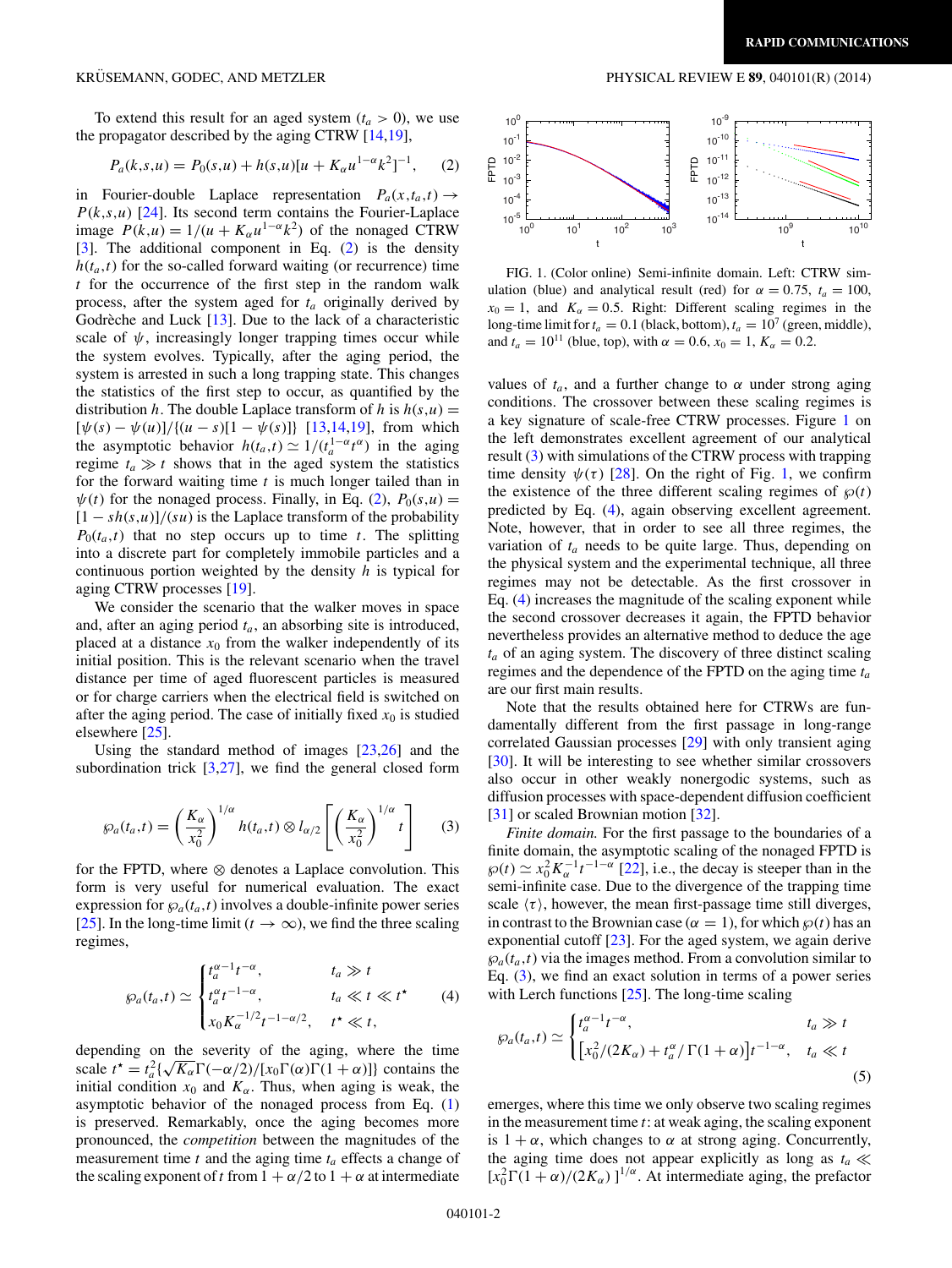# <span id="page-2-0"></span>FIRST-PASSAGE STATISTICS FOR AGING DIFFUSION . . . PHYSICAL REVIEW E **89**, 040101(R) (2014)



FIG. 2. (Color online) Finite domain. Left: CTRW simulation (blue) and analytical result (red) for  $\alpha = 0.75$ ,  $t_a = 100$ ,  $x_0 = 1$ , and  $K_{\alpha} = 0.5$ . Right: Different scaling regimes in the long-time limit for  $t_a = 0.1$  (black, bottom) and  $t_a = 10^7$  (green, top), with  $\alpha = 0.6$ ,  $x_0 = 1, K_\alpha = 0.2.$ 

 $t_a^{\alpha}$  enters, while for strong aging, it changes to  $t_a^{\alpha-1}$ . Figure 2 shows excellent agreement with these results. The behavior of the aged FPTD on a finite domain is our second important result.

*Biased diffusion.* In many physical systems, the motion of the particle is biased by an external force, for instance, the electrical field acting on the charge carriers in the amorphous semiconductor of Ref. [\[1\]](#page-3-0) or a subsurface water stream dragging along the dissolved tracer chemicals in groundwater aquifers [\[4\]](#page-3-0). To explore the effects of an external bias on the FPTD, we now add the force *F* to the dynamics. In the classical Brownian case, a bias towards the absorbing boundary leads to an exponential decay of the associated FPTD, with the mean first-passage time  $x_0 m \eta / F$ , where  $\eta$  is the friction coefficient. In the nonaged case with a scale-free distribution  $\psi(\tau)$  of trapping times, the FPTD has the power-law form  $\wp(t) \simeq x_0 t^{-1-\alpha}$  and the mean first-passage time diverges. When the system is aged, the method of images with an appropriate correction factor still applies [\[23\]](#page-4-0) and we find the FPTD,

$$
\wp_a(t_a, t) = h(t_a, t) \otimes \left\{ \otimes_{k=1}^{\infty} g_k(t) \right\},\tag{6}
$$

as a multiple convolution  $\otimes_{k=1}^{n} g_k(t) = g_1 \otimes g_2 \otimes \cdots \otimes g_n(t)$ of the function  $g_k(t) = \mathcal{D}(\alpha, k)l_{k\alpha}[\mathcal{D}(\alpha, k)t]$  [\[33\]](#page-4-0) with

$$
\mathcal{D}(\alpha,k) = \left[ \left( \frac{2T}{F} \right)^{2k-1} \left( \frac{2}{K_{\alpha}} \right)^k \frac{\Gamma(3/2)}{\Gamma(3/2-k)k!} \right]^{-1/k\alpha} . (7)
$$

Here, the temperature  $T$  enters due to the competition between the force *F* and the thermal energy  $k_B T$  included through the generalized Einstein-Stokes relation  $K_{\alpha} = k_B T/(m \eta_{\alpha})$ , where  $\eta_{\alpha}$  is the generalized friction coefficient [\[34\]](#page-4-0). The exact solution involves a double series with generalized regularized hypergeometric functions [\[25\]](#page-4-0), from which two scaling forms can be distinguished in the limit of long measurement times,

$$
\wp_a(t_a, t) \sim \begin{cases} t_a^{\alpha - 1} t^{-\alpha}, & t_a \gg t \\ \left[ x_0 T / (F K_\alpha) + t_a^{\alpha} / \Gamma(1 + \alpha) \right] t^{-1 - \alpha}, & t_a \ll t. \end{cases}
$$
\n(8)

Similar to Eq.  $(5)$  for a finite domain, we obtain the crossover from the *t* scaling with exponent  $1 + \alpha$  to  $\alpha$  with increased aging, while the aging time appears explicitly for intermediate and strong aging. Figure 3 shows excellent agreement of our exact result with simulations.



FIG. 3. (Color online) Semi-infinite domain, biased case. Left: Simulations of quenched trap model (cyan) and CTRW (black), and analytical result (red), for  $\alpha = 0.5$ ,  $t_a = 100$ ,  $F = 1$ ,  $T = 0.5$ ,  $x_0 =$ 0.2,  $\tau_0 = 10^{-4}$ . Right: Different scaling regimes for  $t_1 = 0.1$  (black, bottom) and  $t_a = 10^7$  (green, top), for  $\alpha = 0.6$ ,  $x_0 = 1$ , and  $K_\alpha = 0.2$ . In the quenched trap model, we averaged over  $10<sup>5</sup>$  realizations.

*Quenched trap model.* The quenched trap model [\[16\]](#page-4-0) is often used as a physical model for CTRW processes with scale-free trapping times. In this lattice model, each site is assigned a random energy value, taken from an exponential density  $p(E) = T_g^{-1} \exp(-E/T_g)$ , where we set the Boltzmann constant to unity.  $T_g$  is the system-specific "glass" temperature setting the scale for the energy distribution  $p(E)$  [\[16\]](#page-4-0). A sample realization for such a quenched energy landscape is displayed in Fig. 4. At lattice site  $x$ , the walker faces the trap energy  $E_x$  and needs to escape by thermal fluctuations (Kramers escape). After escaping a trap, the walker jumps to one of the two nearest sites and is trapped again; see the schematic in Fig. 4. According to the Arrhenius law, the trapping time at *x* becomes  $\tau_x = \tau_0 \exp(E_x/T)$ , where *T* is the bath temperature and  $\tau_0$  is an inverse microscopic rate of escape attempts. The combination of the density  $p(E)$ with the Arrhenius law yields the long-tailed distribution of trapping times,  $\psi(\tau) = \mu \tau_0^{\mu} \tau^{-1-\mu}$ , with the scaling exponent  $\mu = T/T_g$ . When  $T < T_g$ , the quenched trap model thus leads to a power-law trapping time density with diverging characteristic trapping time  $\langle \tau \rangle$  [\[16\]](#page-4-0).

In the CTRW model, individual trapping times  $\tau$  all have the same distribution  $\psi$  but are independent variables, such that the system is renewed each time a new trapping time is drawn from  $\psi$ . This annealed form of the disorder contrasts the quenched nature of the trap model. A walker that leaves a trap may revisit it during later jumps, and the ensuing random walk thus exhibits correlations and is not a renewal process. Such correlations are irrelevant in dimensions three and higher,



FIG. 4. (Color online) Left: Schematic motion in quenched trap model with energy-dependent transition probabilities  $1 - p$  and *p* for moving to the left and right. Right: Realization of the tilted quenched trapped model with  $T_g = 1$ ,  $F = 1$ , and  $a = 10^{-3}$ . The lattice constant here is 2, while we chose 0*.*01 in Fig. 3.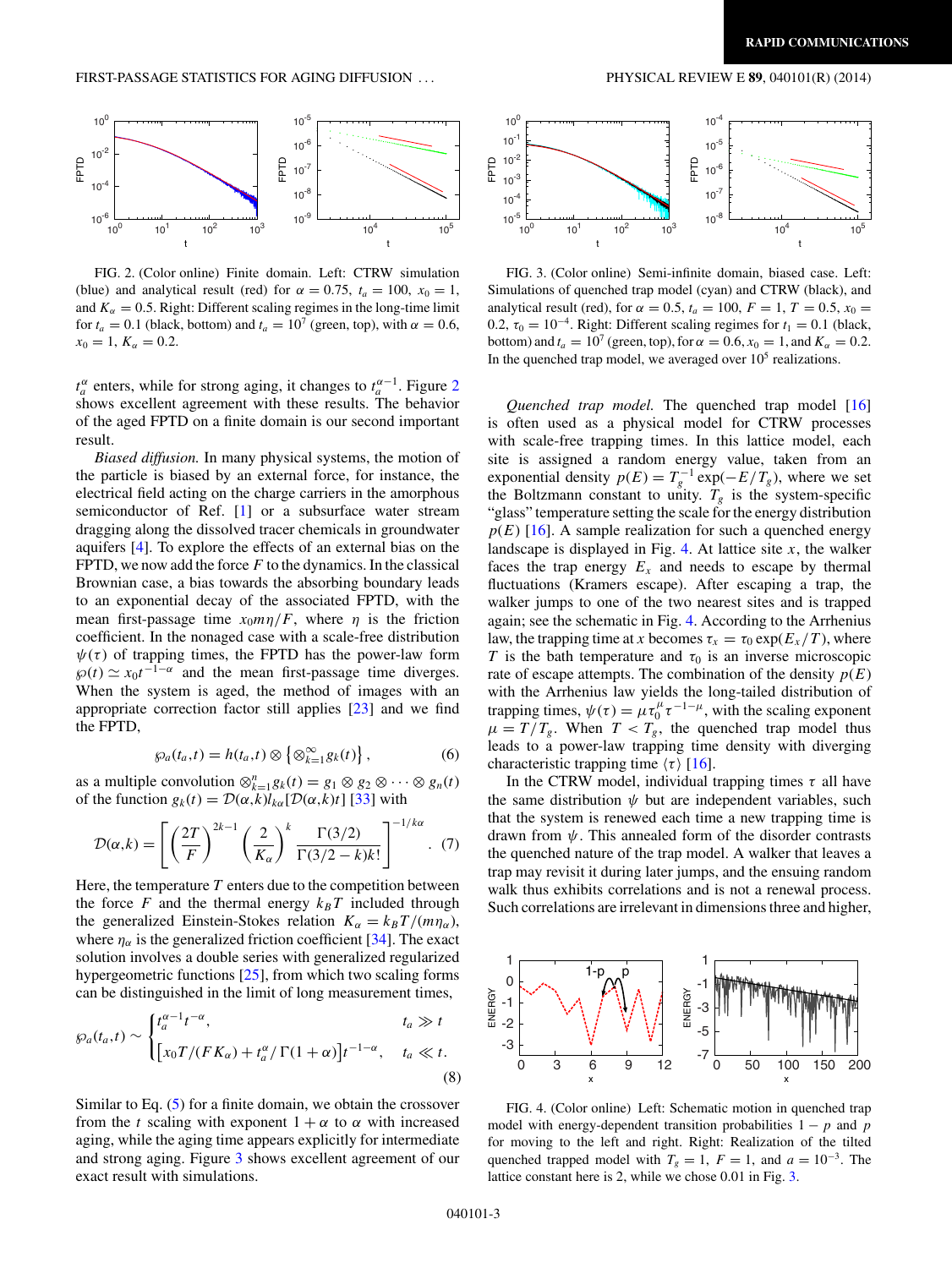<span id="page-3-0"></span>as random walks are transient. To avoid such correlations in lower dimensions, we equip the quenched landscape with the external bias force  $F$  [\[35\]](#page-4-0). This force tilts the quenched trap landscape (Fig. [4\)](#page-2-0) and thus minimizes the likelihood that the walker returns to previously visited sites [\[16\]](#page-4-0).

The result for the FPTD obtained from the simulations of the quenched trap model matches excellently with both the exact result and the simulation of the annealed CTRW model, as shown in Fig. [3.](#page-2-0) We thus expect that the first-passage dynamics of an aged particle to a surface in unbiased quenched trap landscapes in three dimensions can be described by results [\(4\)](#page-1-0) or [\(5\)](#page-1-0), depending on whether the volume is finite or semiinfinite.

*Conclusion.* In this Rapid Communication, we studied the first-passage dynamics of an aging diffusion process. In the CTRW model with scale-free trapping time distribution, we showed how aging changes the scaling exponent of the measurement time  $t$  and how the aging time  $t_a$  appears in the FPTD. In the semi-infinite case, we revealed three distinct scaling regimes, while on a finite domain and in the biased case, two scaling regimes appear. Our exact results were demonstrated to agree perfectly with simulations of the CTRW process. In the biased case, the first-passage dynamics measured in the quenched trap model showed excellent agreement with the CTRW approach.

A general feature observed in our results is that aging significantly reduces the efficiency of the first passage, as seen by the decrease of the slope of the FPTD in an aged system. This reflects a general property of processes with scale-free trapping times: as the system evolves, longer and longer trapping times appear on average and lead to a slowing down of the dynamics. For free subdiffusion, this corresponds to an effectively time-dependent diffusivity  $K_{\text{eff}} \simeq t^{\alpha-1}$ . In the quenched trap model, this would correspond to the particle finding an ever deeper trap during its motion across the energy landscape.

The FPTD represents one of the fundamental concepts in stochastic processes. In many systems, it is fairly easy to experimentally or numerically record the first-passage dynamics. Our findings presented here for aged systems complement the classical results for the first-passage dynamics in nonaged systems governed by scale-free trapping times. In condensedmatter systems, such as amorphous semiconductors, aging is a relevant concern for applications, as it significantly changes the first-passage dynamics and thus the signatures of the

electrical current. As the age of amorphous semiconductors can be reliably controlled in experiment over several decades [\[18\]](#page-4-0), such systems would be ideal to further test the CTRW model for charge carrier transport. In groundwater systems, observation windows span many decades [\[36\]](#page-4-0) and, due to scale-free trapping time distributions [4], aging would cause a decreased release of chemicals. In biological cells, aging effects lead to the progressive immobilization of particles with potentially relevant biological function in diffusion-limited scenarios  $[5,11,19]$  $[5,11,19]$ . In these biological systems, more than four time decades in the dynamics can be resolved [6] such that sufficient information is available to determine their age. Finally, also for quantum dots, the blinking dynamics can be resolved sufficiently to observe aging effects in the FPTD [8].

The lack of a characteristic trapping time of both the annealed aging CTRW process or the motion in the quenched energy landscape naturally makes the process nonstationary, a property that in turn is closely related to the nonergodicity of the system [\[37\]](#page-4-0). Using relatively simple experimental methods to probe the first-passage statistics of a system, such as the charge carrier transport in amorphous semiconductors, as a function of measurement and aging times would represent a direct way to determine the nonstationarity of a system.

With the rapid advance of single molecule tracking techniques, it has become possible to diagnose experimentally recorded time series from individual particle trajectories with respect to the very stochastic mechanism behind the measured anomalous diffusion by various complementary tools [\[38–43\]](#page-4-0). This information of the nature of some particle's dynamics, in particular, whether it is an ergodic or nonergodic motion, then allows one to deduce important consequences for the systems, such as the (ir)reproducibility of experiments or the dynamics of followup processes, for instance, the diffusion limitation of reactions. With the characteristic crossovers between different scaling regimes of the measurement time *t* and the explicit aging time dependence, the current results provide a powerful complementary tool to probe the underlying stochastic mechanism. Moreover, given a sufficiently wide measurement window, our results allow one to read out the actual age  $t_a$  of the system from measured first-passage data. The possibility of extracting such information should be extremely useful in the analysis of systems with unknown age.

*Acknowledgments.* A.G. acknowledges funding through an Alexander von Humboldt Fellowship. R.M. acknowledges funding from the Academy of Finland (FiDiPro scheme).

- [1] H. Scher and E. W. Montroll, [Phys. Rev. B](http://dx.doi.org/10.1103/PhysRevB.12.2455) **[12](http://dx.doi.org/10.1103/PhysRevB.12.2455)**, [2455](http://dx.doi.org/10.1103/PhysRevB.12.2455) [\(1975\)](http://dx.doi.org/10.1103/PhysRevB.12.2455).
- [2] R. Steyrleuthner *et al.*, [Adv. Mater.](http://dx.doi.org/10.1002/adma.201000232) **[22](http://dx.doi.org/10.1002/adma.201000232)**, [2799](http://dx.doi.org/10.1002/adma.201000232) [\(2010\)](http://dx.doi.org/10.1002/adma.201000232).
- [3] J.-P. Bouchaud and A. Georges, [Phys. Rep.](http://dx.doi.org/10.1016/0370-1573(90)90099-N) **[195](http://dx.doi.org/10.1016/0370-1573(90)90099-N)**, [127](http://dx.doi.org/10.1016/0370-1573(90)90099-N) [\(1990\)](http://dx.doi.org/10.1016/0370-1573(90)90099-N); R. Metzler and J. Klafter, *[ibid.](http://dx.doi.org/10.1016/S0370-1573(00)00070-3)* **[339](http://dx.doi.org/10.1016/S0370-1573(00)00070-3)**, [1](http://dx.doi.org/10.1016/S0370-1573(00)00070-3) [\(2000\)](http://dx.doi.org/10.1016/S0370-1573(00)00070-3); J. Phys. A [37](http://dx.doi.org/10.1088/0305-4470/37/31/R01), [R161](http://dx.doi.org/10.1088/0305-4470/37/31/R01) [\(2004\)](http://dx.doi.org/10.1088/0305-4470/37/31/R01).
- [4] B. Berkowitz, A. Cortis, M. Dentz, and H. Scher, [Rev. Geophys.](http://dx.doi.org/10.1029/2005RG000178) **[44](http://dx.doi.org/10.1029/2005RG000178)**, [RG2003](http://dx.doi.org/10.1029/2005RG000178) [\(2006\)](http://dx.doi.org/10.1029/2005RG000178); H. Scher, G. Margolin, R. Metzler, J. Klafter, and B. Berkowitz, [Geophys. Res. Lett.](http://dx.doi.org/10.1029/2001GL014123) **[29](http://dx.doi.org/10.1029/2001GL014123)**, [1061](http://dx.doi.org/10.1029/2001GL014123) [\(2002\)](http://dx.doi.org/10.1029/2001GL014123).
- [5] S. M. A. Tabei *et al.*, [Proc. Natl. Acad. Sci. USA](http://dx.doi.org/10.1073/pnas.1221962110) **[110](http://dx.doi.org/10.1073/pnas.1221962110)**, [4911](http://dx.doi.org/10.1073/pnas.1221962110) [\(2013\)](http://dx.doi.org/10.1073/pnas.1221962110); A. V. Weigel, B. Simon, M. M. Tamkun, and D. Krapf, *[ibid.](http://dx.doi.org/10.1073/pnas.1016325108)* **[108](http://dx.doi.org/10.1073/pnas.1016325108)**, [6438](http://dx.doi.org/10.1073/pnas.1016325108) [\(2011\)](http://dx.doi.org/10.1073/pnas.1016325108).
- [6] J.-H. Jeon *et al.*, [Phys. Rev. Lett.](http://dx.doi.org/10.1103/PhysRevLett.106.048103) **[106](http://dx.doi.org/10.1103/PhysRevLett.106.048103)**, [048103](http://dx.doi.org/10.1103/PhysRevLett.106.048103) [\(2011\)](http://dx.doi.org/10.1103/PhysRevLett.106.048103).
- [7] I. Y. Wong *et al.*, [Phys. Rev. Lett.](http://dx.doi.org/10.1103/PhysRevLett.92.178101) **[92](http://dx.doi.org/10.1103/PhysRevLett.92.178101)**, [178101](http://dx.doi.org/10.1103/PhysRevLett.92.178101) [\(2004\)](http://dx.doi.org/10.1103/PhysRevLett.92.178101); Q. Xu, L. Feng, R. Sha, N. C. Seeman, and P. M. Chaikin, *[ibid.](http://dx.doi.org/10.1103/PhysRevLett.106.228102)* **[106](http://dx.doi.org/10.1103/PhysRevLett.106.228102)**, [228102](http://dx.doi.org/10.1103/PhysRevLett.106.228102) [\(2011\)](http://dx.doi.org/10.1103/PhysRevLett.106.228102).
- [8] X. Brokmann *et al.*, [Phys. Rev. Lett.](http://dx.doi.org/10.1103/PhysRevLett.90.120601) **[90](http://dx.doi.org/10.1103/PhysRevLett.90.120601)**, [120601](http://dx.doi.org/10.1103/PhysRevLett.90.120601) [\(2003\)](http://dx.doi.org/10.1103/PhysRevLett.90.120601); G. Margolin and E. Barkai, [J. Chem. Phys.](http://dx.doi.org/10.1063/1.1763136) **[121](http://dx.doi.org/10.1063/1.1763136)**, [1566](http://dx.doi.org/10.1063/1.1763136) [\(2004\)](http://dx.doi.org/10.1063/1.1763136); F. D. Stephani, J. P. Hoogenboom, and E. Barkai, [Phys. Today](http://dx.doi.org/10.1063/1.3086100) **[62](http://dx.doi.org/10.1063/1.3086100)**, [34](http://dx.doi.org/10.1063/1.3086100) [\(2009\)](http://dx.doi.org/10.1063/1.3086100).
- [9] F. Bardou, J.-P. Bouchaud, A. Aspect, and C. Cohen-Tannoudji, Lévy Statistics and Laser Cooling (Cambridge University Press, Cambridge, UK, 2002).
- [10] J.-P. Bouchaud, [J. Phys. I \(France\)](http://dx.doi.org/10.1051/jp1:1992238) **[2](http://dx.doi.org/10.1051/jp1:1992238)**, [1705](http://dx.doi.org/10.1051/jp1:1992238) [\(1992\)](http://dx.doi.org/10.1051/jp1:1992238); G. Bel and E. Barkai, [Phys. Rev. Lett.](http://dx.doi.org/10.1103/PhysRevLett.94.240602) **[94](http://dx.doi.org/10.1103/PhysRevLett.94.240602)**, [240602](http://dx.doi.org/10.1103/PhysRevLett.94.240602) [\(2005\)](http://dx.doi.org/10.1103/PhysRevLett.94.240602); A. Rebenshtok